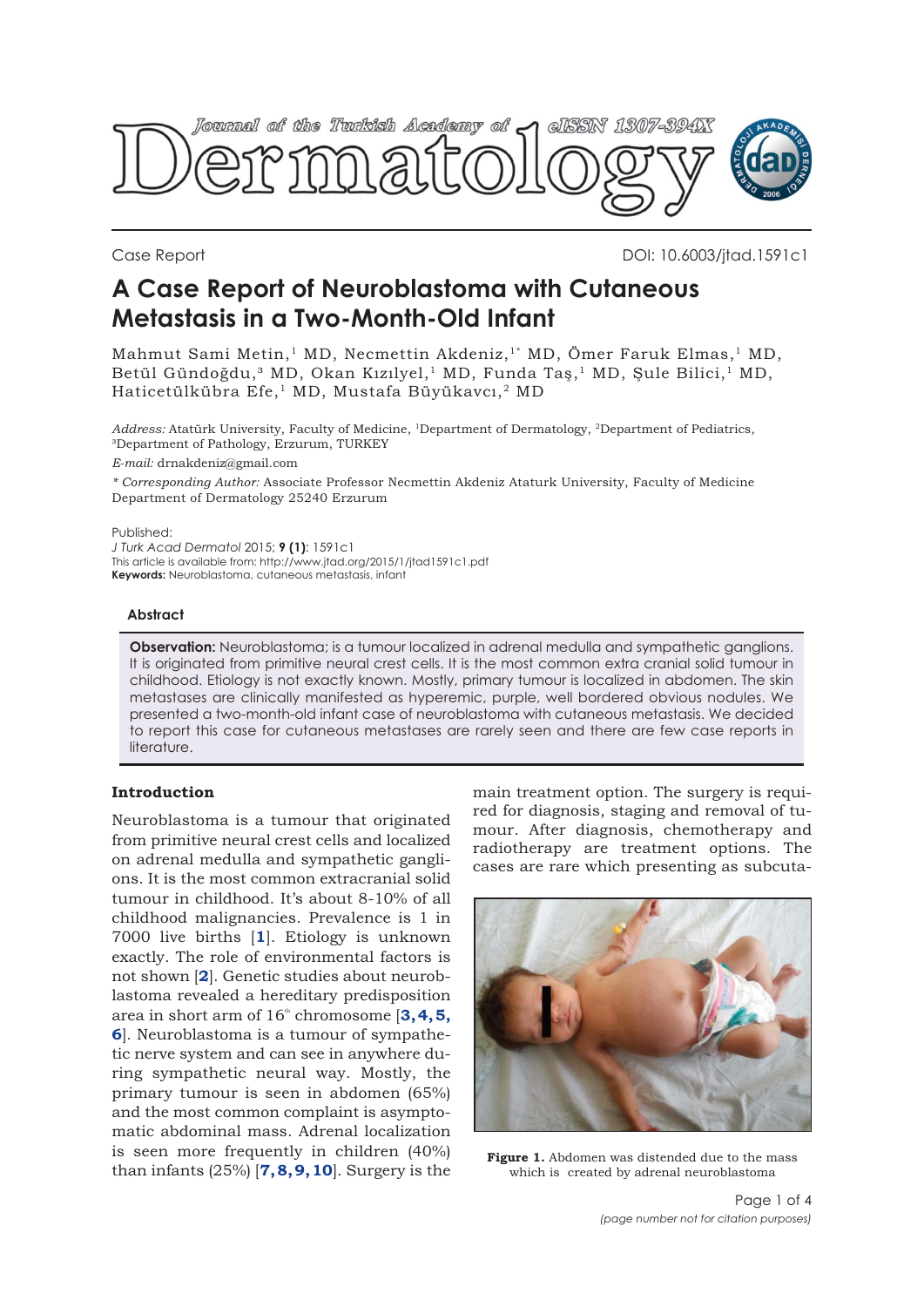<span id="page-1-0"></span>*J Turk Acad Dermato*l 2015; **9 (1)**: 1591c1. http://www.jtad.org/2015/1/jtad1591c1.pdf



**Figure 2.** There is a 3x2 cm sized purple-colored nodule on the lateral aspect of plantar area of the right foot



**Figure 3.** (H&E,x10) Atypical cells which are mitotically active and have narrow cytoplasm and round nuclei, formed small rosette formation



**Figure 4.** Chromogranin positive nuclei in the neoplastic tissue

neous nodules [**[11](#page-2-0)**]. The skin metastases of neuroblastoma are characterized as hyperemic, purplish and well-defined nodules. Palpations of nodules along 2-3 minutes cause a pale color. This sign is probably caused by vasoconstrictive effects of catecholamine that released from tumour cells and it is characteristic feature for neuroblastoma [**[12,13,](#page-2-0) [14](#page-3-0)**]. Because cutaneous metastasis is rare in neuroblastoma and there are inadequately numbers of case in literature about neuroblastoma with cutaneous metastasis, we decided to report this case.

## **Case Report**

Two month old infant had admitted to pediatric hematology clinic. The patient was hospitalized with vomiting including food, excessive crying and absence of suckling. These complaints have begun from birth. The prenatal history of patients was normal except positivity of triple screening test.



**Figure 5.** NSE positive neoplastic tissue

There wasn't any family history. Systemic physical examination revealed abdominal distention and hepatomegaly (**[Figure 1](#page-0-0)**). Laboratory investigation revealed these results: Hemoglobin: 7, LDH: 632, in spot urine analyze; metanephrine :489 , normetanephrine: 521, norepynephryne: 389, Dopamine: 421, Epinephrine: 63, HVA: 31, VMA: 41, 5-HIAA: 53. 7. On abdominal CT scanning, liver was larger than normal, with 135 mm and there were multiple ill-defined metastatic focuses in almost all parenchyma segments. The largest of metastatic lesion was 4 cm in diameter and localized at seventh segment. There was heterogen, well defined; 3.5 cm in diameter mass lesion image on surrenal CT scanning of thorax and brain MRI was reported normally. At the third day of hospitalization, patient was consulted to our clinic with plantar skin rashes. Dermatological examination of right food revealed approximately 3x2 cm in diameter firm, erythematous, mass lesion (**Figure 2**). Biopsy was taken from cutaneous mass that considered initial diagnosis of metastasis. Histological examination of biopsy specimen showed a neoplastic process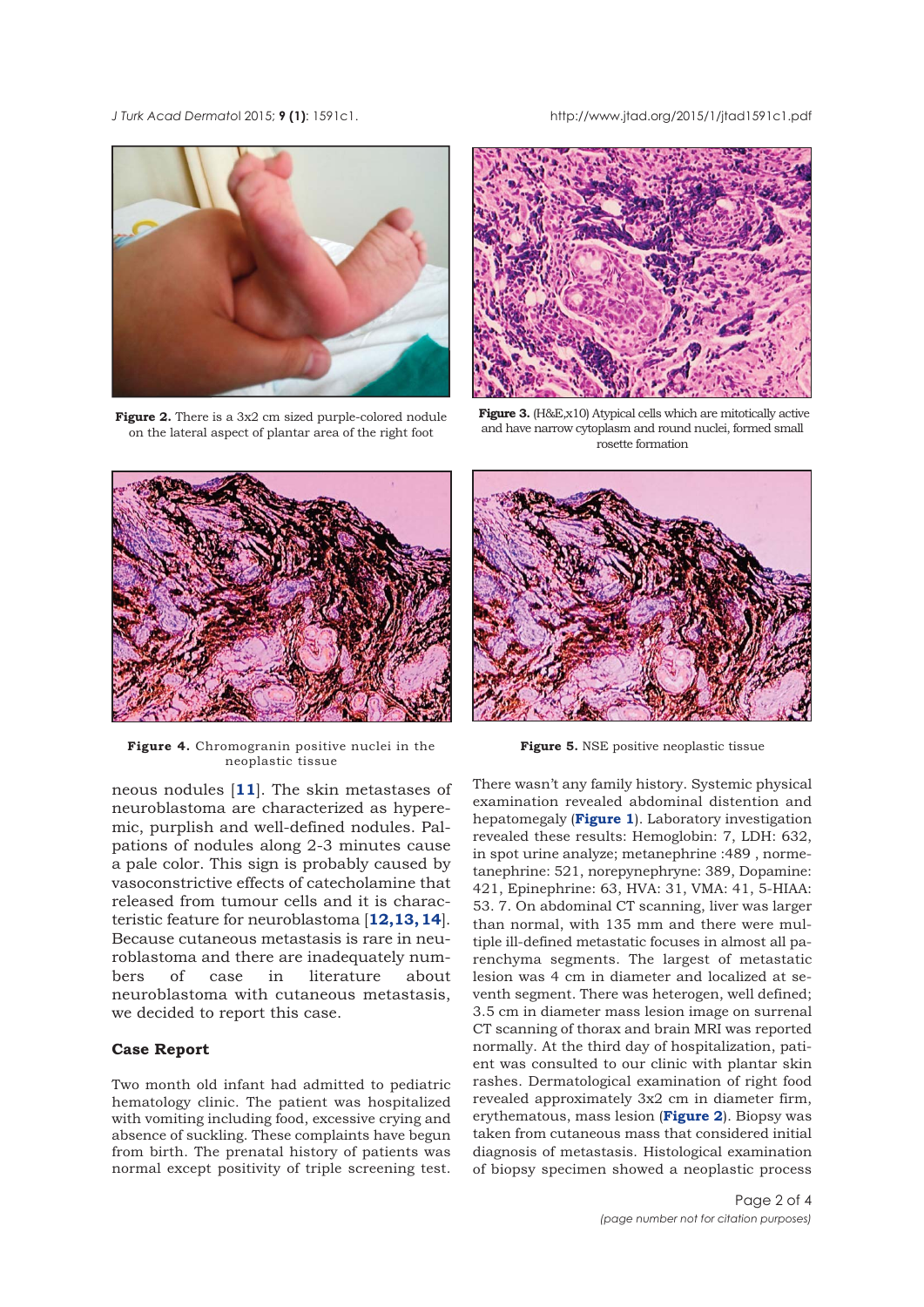<span id="page-2-0"></span>that consist mitotically active, narrow cytoplasmic, small and round nucleated atypical cells (**Figure 3**[\). Atypical cells stained chromogranin positive](#page-1-0) (**[Figure 4](#page-1-0)**), NSE weakly positive (**[Figure 5](#page-1-0)**) and S-100 negative. Histological investigation was reported as cutaneous metastasis of neuroblastoma.

#### **Discussion**

Neuroblastoma is the most common extracranial solid tumor of infancy. It is an embryonal malignancy of the sympathetic nervous system arising from neuroblasts (pluripotent sympathetic cells) [**1**]. On the instant of diagnosis, 75% of patients have metastasis [**7**]. Metastasis occurs with lymphatic and hematogen ways. In 35% patients who have localized tumour, regional lymph node metastasis can see. Occurrence of this condition without metastasis to other region shows good prognosis [**8**]. Cutaneous metastases are rarely seen and there are few case reports in literature. *Wesche* et al. reported that 8 of the 34 pediatric oncology patients were neuroblastoma [**[15](#page-3-0)**]. *Demirkaya* et al. reported that 3 day old boy baby patient had a neuroblastoma. In this case neuroblastoma had spread to liver and skin [**1**]. The skin metastases were localized in the back and he had 5 ads, 4x5 cm in diameter subcutaneous nodules. The urine catecholamine and catecholamine breakdown products had evaluated normally. But in our case, levels of urine catecholamine and catecholamine breakdown products had increased. In our case, the patient similarly had liver and skin metastasis. In case of *Gunes* et al. reported 6 day old boy who presented as jaundice [13]. His abdominal mass had evaluated as neuroblastoma. He had common skin metastasis on his trunk. In a case of *Chen* et al. reported, 47 day old boy had presented as a numerous subcutaneous nodules from 2 week after birth [**14**]. In this case patient had liver and skin metastases. In laboratory investigation, VMA and LDH levels had increased. In our case, these parameters similarly had increased and he had liver and skin metastasis. When the importance of early diagnosis and its effects on prognosis was taken into account, the subcutaneous nodules in infants should be considered for probability of neuroblastoma metastasis. Neuroblastoma can obtain early through careful physical examination and biopsy. In recent years, the screen tests for catecholamine and its break-

down products in order to early diagnosis of neuroblastoma has been discussed.

#### **Conclusion**

An awareness of the cutaneous metastases of neuroblastoma should result in the diagnosis of an underlying cancer in infant.

#### **References**

- 1. Demirkaya M, Sevinir B. Nöroblastom. Güncel Pediatri 2006; 3: 128-132.
- 2. Knudson AG Jr, Strong LC. Mutation and cancer: neuroblastoma and pheochromocytoma. Am J Hum Genet 1972; 24: 514-532. PMID: 4340974
- 3. Maris JM, Weiss MJ, Mosse Y, et al. Evidence for a hereditary neuroblastoma predisposition locus at chromosome 16p12-13. Cancer Res 2002; 62: 6651- 6658. PMID: 12438263
- 4. Gehring M, Berthold F, Edler L, Schwab M, Amler LC. The 1p deletion is not a reliable marker for the prognosis of patients with neuroblastoma. Cancer Res 1995; 55: 5366-5369. PMID: 7585602
- 5. Martinsson T, Sjoberg RM, Hedborg F, Kogner P. Deletion of chromosome 1p loci and microsatellite instability in neuroblastomas analyzed with shorttandem repeat polymorphisms. Cancer Res 1995; 55: 5681-5686. PMID: 7585654
- 6. White PS, Thompson PM, Gotoh T, et al. Definition and characterization of a region of 1p36.3 consistently deleted in neuroblastoma. Oncogene 2005; 24: 2684-2694. PMID: 15829979
- 7. Brodeur GM, Maris JM. Neuroblastoma. In: Principles and Practice of Pediatric Oncology. Pizzo PA, Poplack DG (eds). 4th edition. Philadelphia PA: Lippincott Williams & Wilkins, 2001: 933-970.
- 8. Yamada S, Ishii E, Nakagawara A, et al. Features and outcome of advanced neuroblastoma with distant lymph node metastasis. Pediatr Hematol Oncol 1992; 9: 49-56. PMID: 1558776
- 9. Kaplan SJ, Holbrook CT, McDaniel HG, Buntain WL, Crist WM. Vasoactive intestinal peptide secreting tumors of childhood. Am J Dis Child 1980; 134: 21-24. PMID: 6101297
- 10. Rudnick E, Khakoo Y, Antunes NL, et al. Opsoclonus-myoclonus-ataxia syndrome in neuroblastoma: clinical outcome and antineuronal antibodies-a report from the Children's Cancer Group Study. Med Pediatr Oncol 2001; 36: 612-622. PMID: 11344492
- 11. Fender AB, Gust A, Wang N, Scott GA, Mercurio MG. Congenital leukemia cutis. Pediatr Dermatol 2008; 25: 34-37. PMID: 18304150
- 12. Maher-Wiese VL. Wenner NP, Grant- Kels JM. Metastatic Cutaneous lesions in children and adolescents with a case report of metastatic neuroblastoma. J Am Acad Dermatol 1992; 26: 620-628. PMID: 1597549
- 13. Güneş T, Akçakuş M, Çetin N, Patıroğlu T, Kotaş O. Cilt metastazları ile seyreden bir konjenital nöroblas-